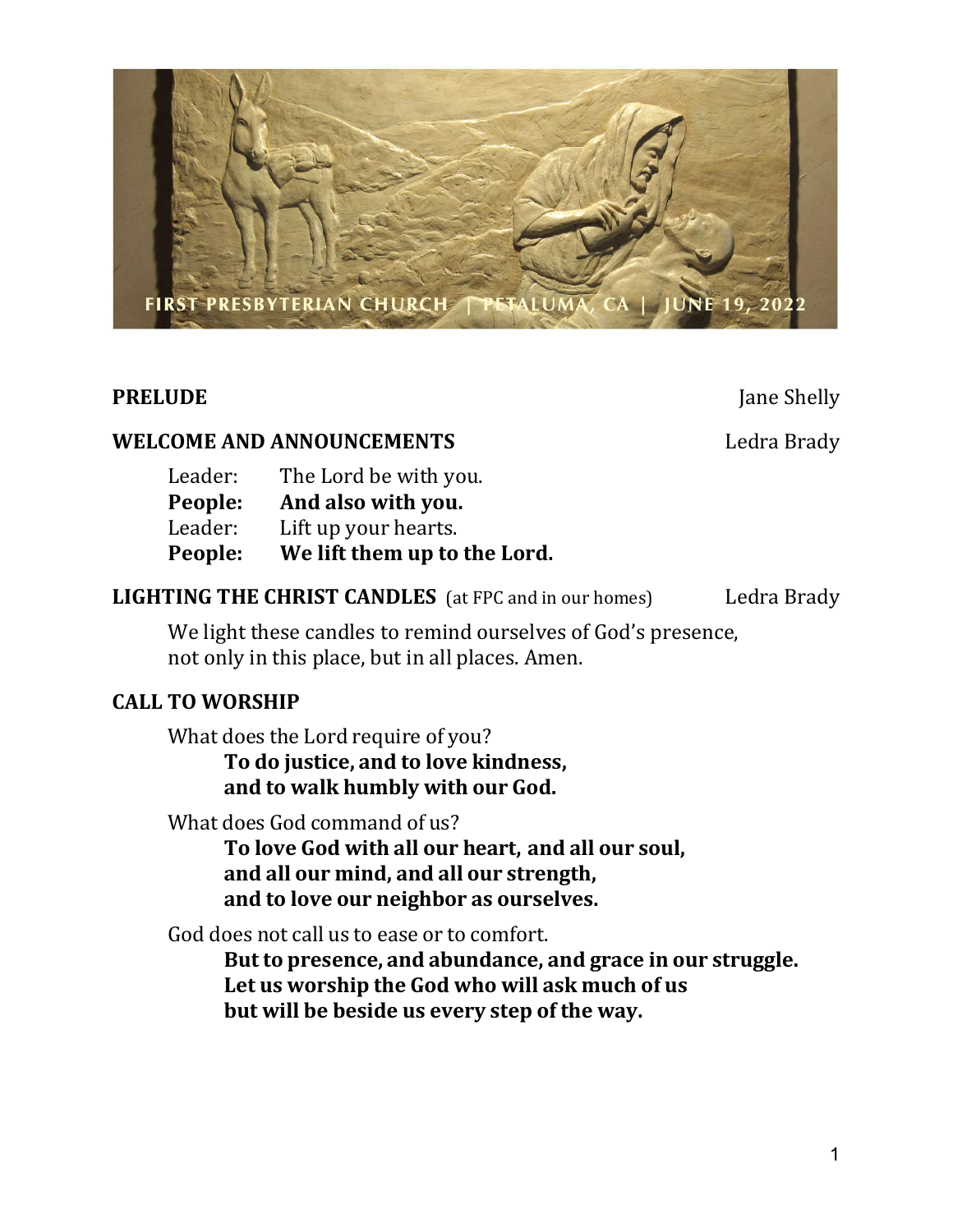# **PRAYER AND SILENT LISTENING TO GOD Rev. Linda**

Let us pray. Holy God, through signs of grace you reveal your glory to all the world. Open our eyes to the hidden and surprising wonders you perform, that we may believe with our minds and trust in our hearts that you alone are Lord of all creation. In this time of silence, prepare our hearts for worship.

# **HYMN** Great Is Thy Faithfulness

Great is thy faithfulness, O God my Father; there is no shadow of turning with thee. Thou changest not; thy compassions they fail not. As thou hast been thou forever wilt be.

## Chorus:

Great is thy faithfulness! Great is thy faithfulness! Morning by morning, new mercies I see. All I have needed thy hand hath provided. Great is thy faithfulness, Lord unto me!

Summer and winter, and springtime and harvest, sun, moon, and stars in their courses above Join with all nature in manifold witness to thy great faithfulness, mercy, and love. (chorus)

Pardon for sin and a peace that endureth, thine own dear presence to cheer and to guide, Strength for today and bright hope for tomorrow: blessings all mine, with ten thousand beside! (chorus)

# **OLD TESTAMENT** Micah 6:6-8 Ledra Brady

"With what shall I come before the Lord and bow myself before God on high? Shall I come before him with burnt offerings, with calves a year old?

Will the Lord be pleased with thousands of rams, with ten thousands of rivers of oil? Shall I give my firstborn for my transgression, the fruit of my body for the sin of my soul?"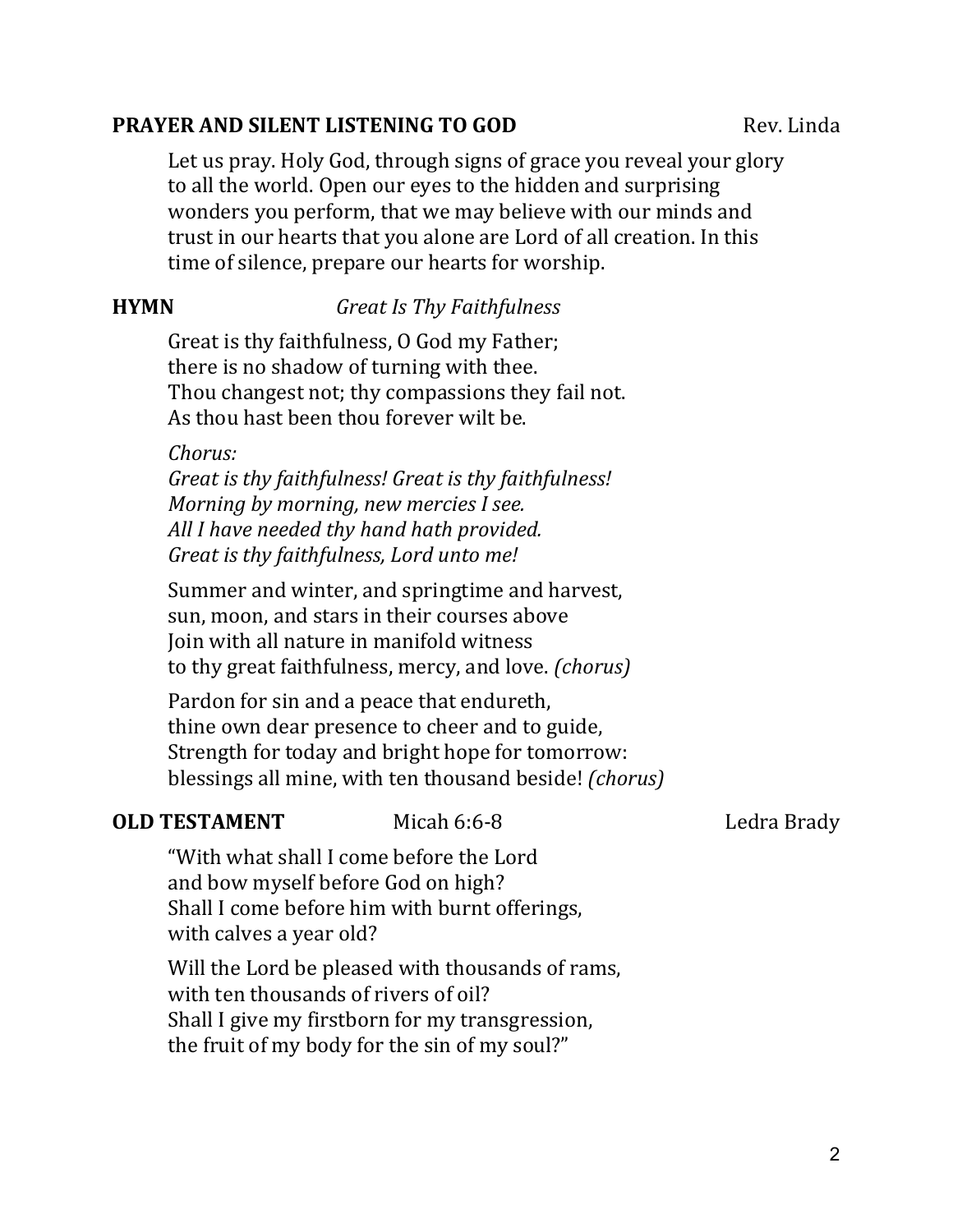He has told you, O mortal, what is good, and what does the Lord require of you but to do justice and to love kindness and to walk humbly with your God?

### **CONFESSION AND PARDON** Rev. Linda

Let us confess our sins to God, whose loving-kindness endures forever.

> Mighty and merciful God, in our minds, we believe we are attentive to those who are hungry or thirsty, welcoming to strangers we encounter, caregivers for those who are ill and friend to those who are imprisoned. But in our hearts, we know that we more often avert our eyes, pretending not to see the homeless person, avoiding anyone who is different, and staying away from those who are suffering because we don't know what to say. Forgive us for when we did not recognize you in the face of a stranger and failed to care for those in need. Open our hearts so that we might see the stranger with your eyes and strive to be your hands and feet in the world.

> > Silence, a time for personal confession.

Neither this world, nor each life is so broken, that God cannot restore it to wholeness. Trust and believe in the Good News: after separation, reconciliation is possible. God shows us the way home. I declare to you in the name of Jesus Christ, we are forgiven.

# Thanks be to God.

| <b>SPECIAL MUSIC</b>  | Good, Good Father | Sara Dooley  |  |
|-----------------------|-------------------|--------------|--|
| <b>DISCOVERY TIME</b> |                   | Grete Hansen |  |
| <b>THE OFFERING</b>   |                   | Rev. Linda   |  |
|                       |                   |              |  |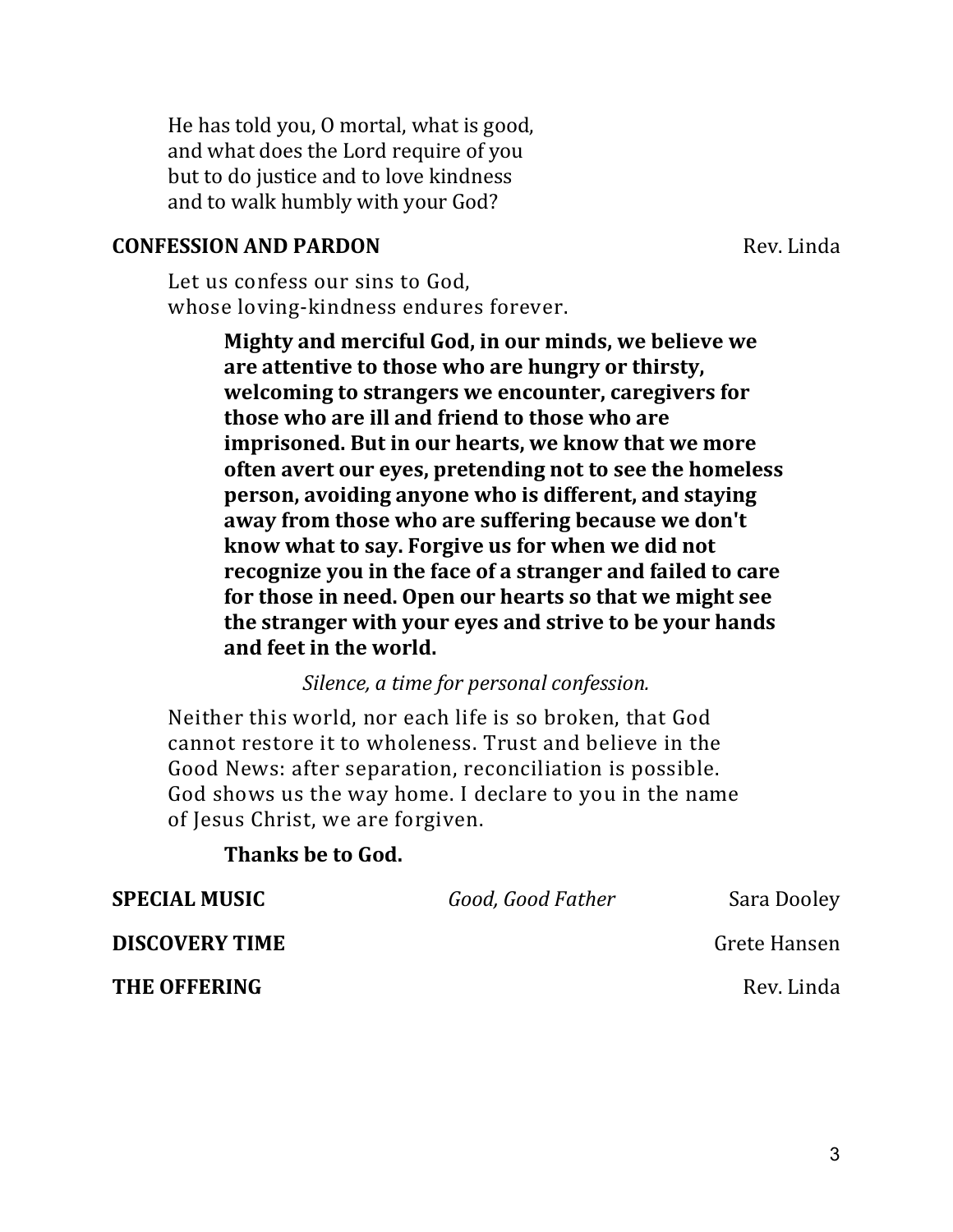## DOXOLOGY

Praise God, from whom all blessings flow; Praise him, all creatures here below; Praise him above, ye heavenly host; Praise Father, Son, and Holy Ghost. Amen.

#### FIRST GOSPEL READING Luke 10:25-37 Ledra Brady

An expert in the law stood up to test Jesus "Teacher," he said, "what must I do to inherit eternal life?" He said to him, "What is written in the law? What do you read there?" He answered, "You shall love the Lord your God with all your heart and with all your soul and with all your strength and with all your mind and your neighbor as yourself." And he said to him, "You have given the right answer; do this, and you will live."

But wanting to vindicate himself, he asked Jesus, "And who is my neighbor?" Jesus replied, "A man was going down from Jerusalem to Jericho and fell into the hands of robbers, who stripped him, beat him, and took off, leaving him half dead. Now by chance a priest was going down that road, and when he saw him he passed by on the other side. So likewise a Levite, when he came to the place and saw him, passed by on the other side. But a Samaritan while traveling came upon him, and when he saw him he was moved with compassion. He went to him and bandaged his wounds, treating them with oil and wine. Then he put him on his own animal, brought him to an inn, and took care of him. The next day he took out two denarii, gave them to the innkeeper, and said, 'Take care of him, and when I come back I will repay you whatever more you spend.' Which of these three, do you think, was a neighbor to the man who fell into the hands of the robbers?" He said, "The one who showed him mercy." Jesus said to him, "Go and do likewise."

# SECOND GOSPEL READING John 20:19-31 Rev. Linda

When it was evening on that day, the first day of the week, and the doors were locked where the disciples were, for fear of the Jews, Jesus came and stood among them and said, "Peace be with you." After he said this, he showed them his hands and his side. Then the disciples rejoiced when they saw the Lord. Jesus said to them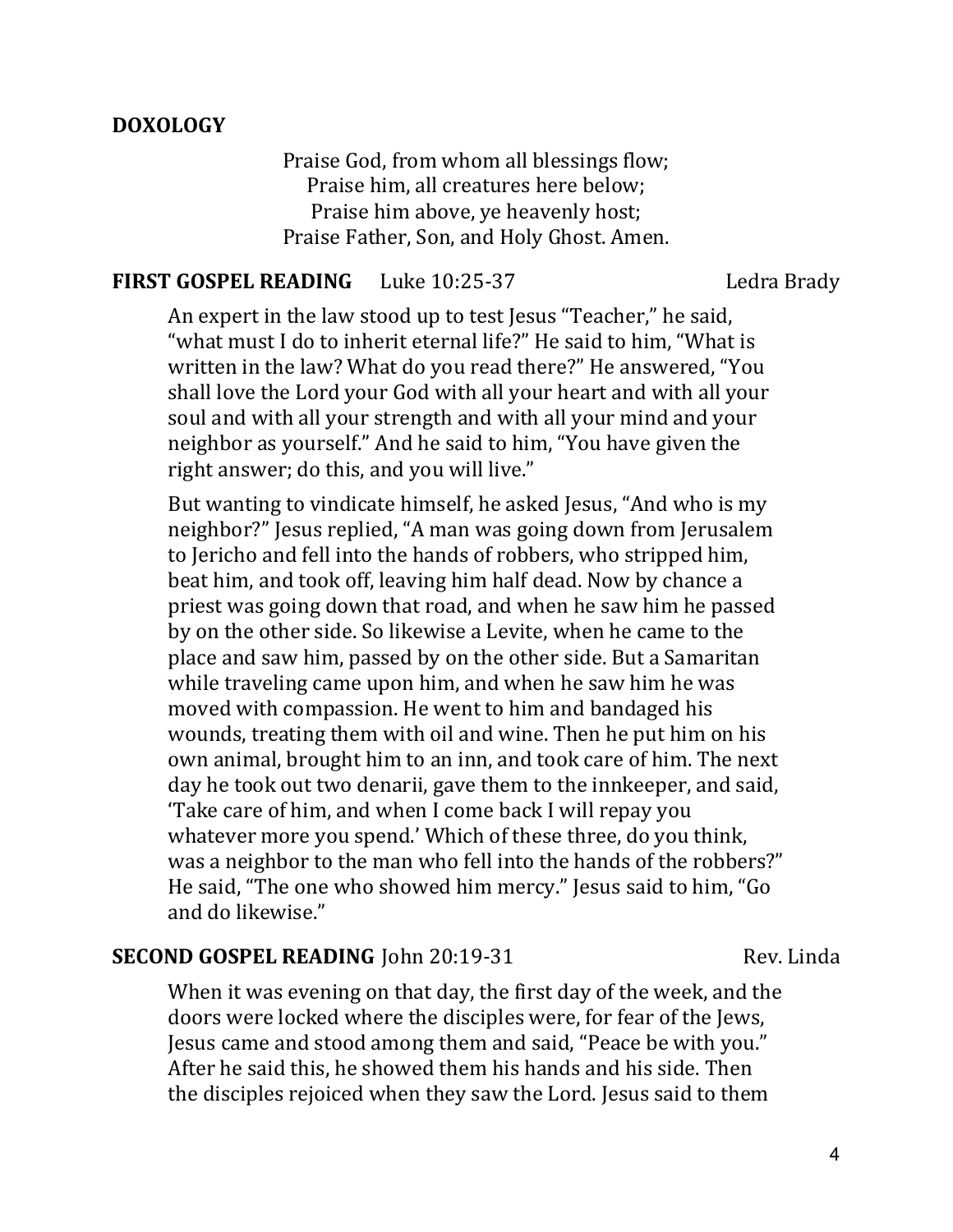again, "Peace be with you. As the Father has sent me, so I send you." When he had said this, he breathed on them and said to them, "Receive the Holy Spirit. If you forgive the sins of any, they are forgiven them; if you retain the sins of any, they are retained."

But Thomas (who was called the Twin), one of the twelve, was not with them when Jesus came. So the other disciples told him, "We have seen the Lord." But he said to them, "Unless I see the mark of the nails in his hands and put my finger in the mark of the nails and my hand in his side, I will not believe."

A week later his disciples were again in the house, and Thomas was with them. Although the doors were shut, Jesus came and stood among them and said, "Peace be with you." Then he said to Thomas, "Put your finger here and see my hands. Reach out your hand and put it in my side. Do not doubt but believe." Thomas answered him, "My Lord and my God!" Jesus said to him, "Have you believed because you have seen me? Blessed are those who have not seen and yet have come to believe."

Now Jesus did many other signs in the presence of his disciples that are not written in this book. But these are written so that you may continue to believe that Jesus is the Messiah, the Son of God, and that through believing you may have life in his name.

Leader: This is the Word of the Lord. People: Thanks be to God.

### REFLECTING ON THE WORD "How Do We Respond?" Rev. Linda

### HYMN Here I Am Lord

I, the Lord of sea and sky, I have heard my people cry. All who dwell in dark and sin my hand will save. I, who made the stars of night, I will make their darkness bright. Who will bear my light to them? Whom shall I send?

Chorus: Here I am, Lord. Is it I, Lord? I have heard you calling in the night. I will go, Lord, if you lead me. I will hold your people in my heart.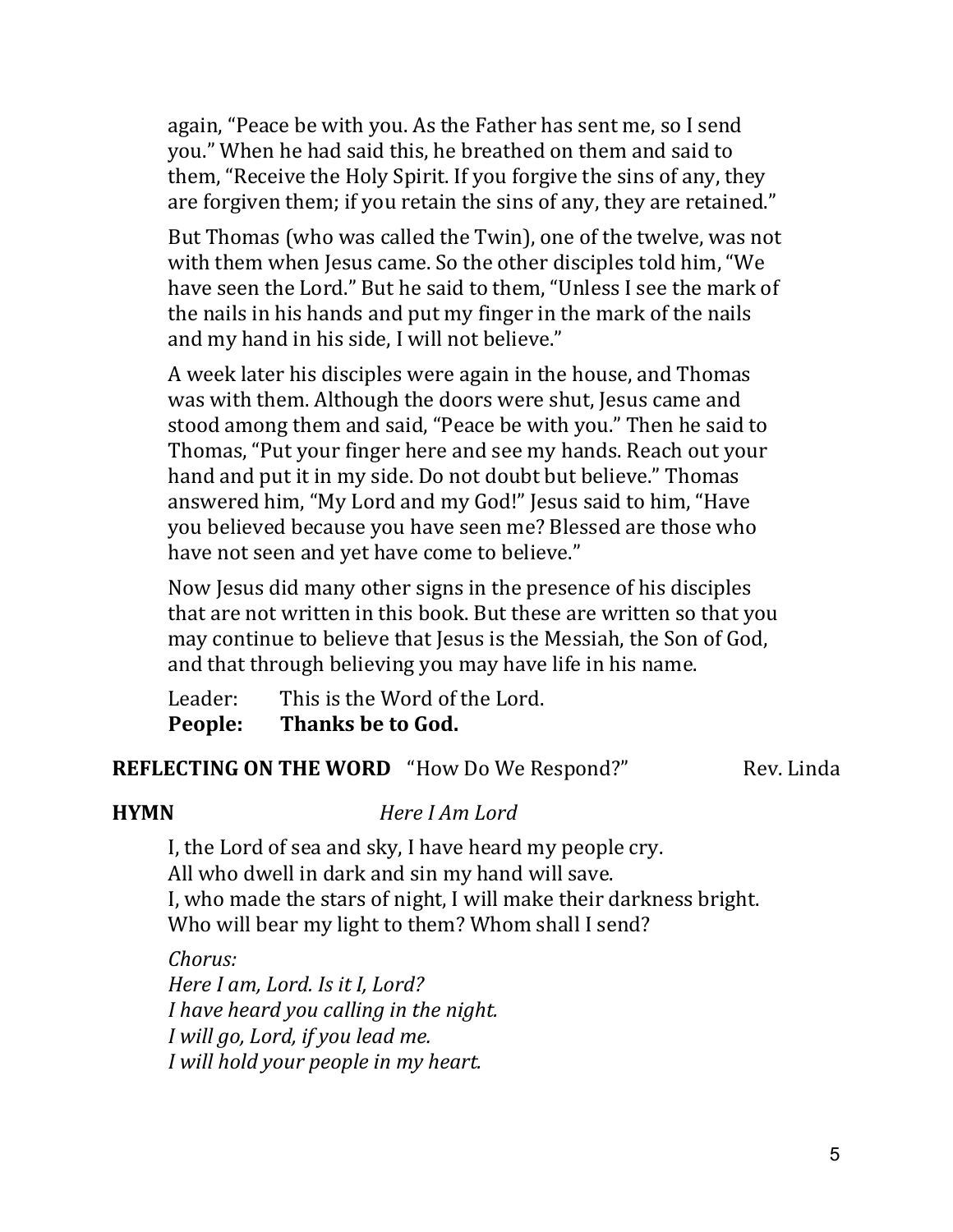I, the Lord of snow and rain, I have borne my people's pain. I have wept for love of them. They turn away. I will break their hearts of stone, give them hearts for love alone. I will speak my word to them. Whom shall I send? (chorus)

I, the Lord of wind and flame, I will tend the poor and lame. I will set a feast for them. My hand will save. Finest bread I will provide till their hearts be satisfied. I will give my life to them. Whom shall I send? (chorus)

# **OUR PRAYERS TO GOD** Rev. Linda

Prayers of thanksgiving and petition may be offered, followed by:

Leader: Lord, in your mercy. People: Hear our prayer.

# THE LORD'S PRAYER (or in your preferred version)

Our Father, who art in heaven, hallowed be thy name. Thy Kingdom come, thy will be done, on earth as it is in heaven. Give us this day our daily bread, and forgive us our debts, as we forgive our debtors. And lead us not into temptation, but deliver us from evil. For thine is the kingdom, and the power, and the glory, forever. Amen.

# **CHARGE**

# CLOSING RESPONSE

From where we are to where you need us, Jesus, now lead on.

From the security of what we know to the adventure of what you will reveal,

## Jesus, now lead on.

To refashion the fabric of this world until it resembles the shape of your reign,

# Jesus, now lead on.

Because good things have been prepared for those who love God,

Jesus, now lead on.